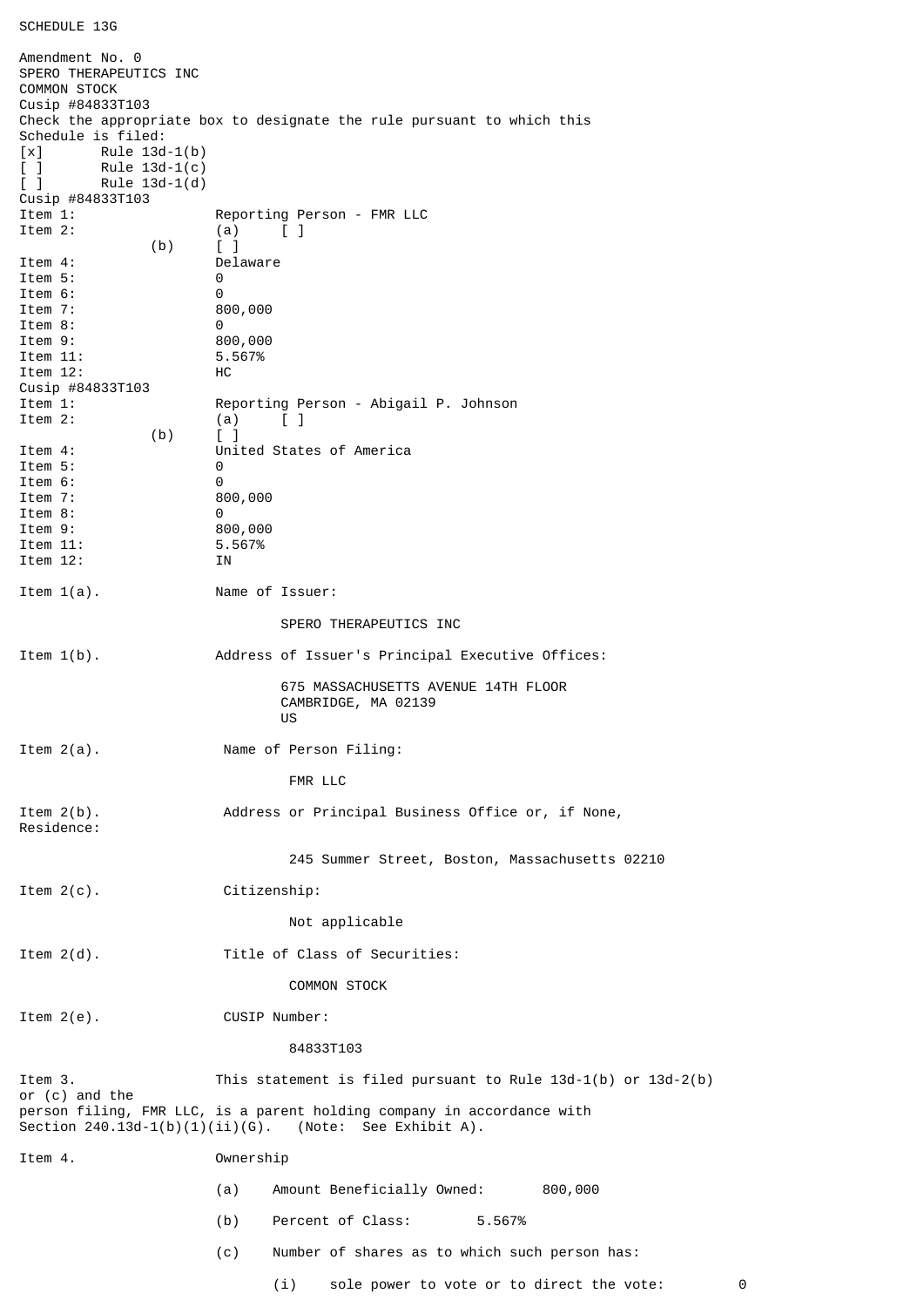(ii) shared power to vote or to direct the vote: 0 (iii) sole power to dispose or to direct the disposition of: (iv) shared power to dispose or to direct the disposition of: Item 5. Ownership of Five Percent or Less of a Class. Not applicable. Item 6. Ownership of More than Five Percent on Behalf of Another Person. One or more other persons are known to have the right to receive or the power to direct the receipt of dividends from, or the proceeds from the sale of, the COMMON STOCK of SPERO THERAPEUTICS INC. No one other person's interest in the COMMON STOCK of SPERO THERAPEUTICS INC is more than five percent of the total outstanding COMMON STOCK.

Item 7. Identification and Classification of the Subsidiary Which Acquired the Security Being Reported on By the Parent Holding Company.

See attached Exhibit A.

Item 8. Identification and Classification of Members of the Group.

Not applicable.

Item 9. Notice of Dissolution of Group.

Not applicable.

Item 10. Certifications.

By signing below I certify that, to the best of my knowledge and belief, the securities referred to above were acquired and are held in the ordinary course of business and were not acquired and are not held for the purpose of or with the effect of changing or influencing the control of the issuer of the securities and were not acquired and are not held in connection with or as a participant in any transaction having that purpose or effect.

## Signature

After reasonable inquiry and to the best of my knowledge and belief, I certify that the information set forth in this statement is true, complete and correct.

> February 13, 2018 Date

 /s/ Marc R. Bryant Signature

 Marc R. Bryant Duly authorized under Power of Attorney effective as of September 23, 2015, by and on behalf of FMR LLC and its direct and indirect subsidiaries\*

\* This power of attorney is incorporated herein by reference to Exhibit 24 to the Schedule 13G filed by FMR LLC on June 10, 2016, accession number: 0000315066-16-005935

## Exhibit A

 Pursuant to the instructions in Item 7 of Schedule 13G, the following table lists the identity and Item 3 classification, if applicable, of each relevant entity that beneficially owns shares of the security class being reported on this Schedule 13G.